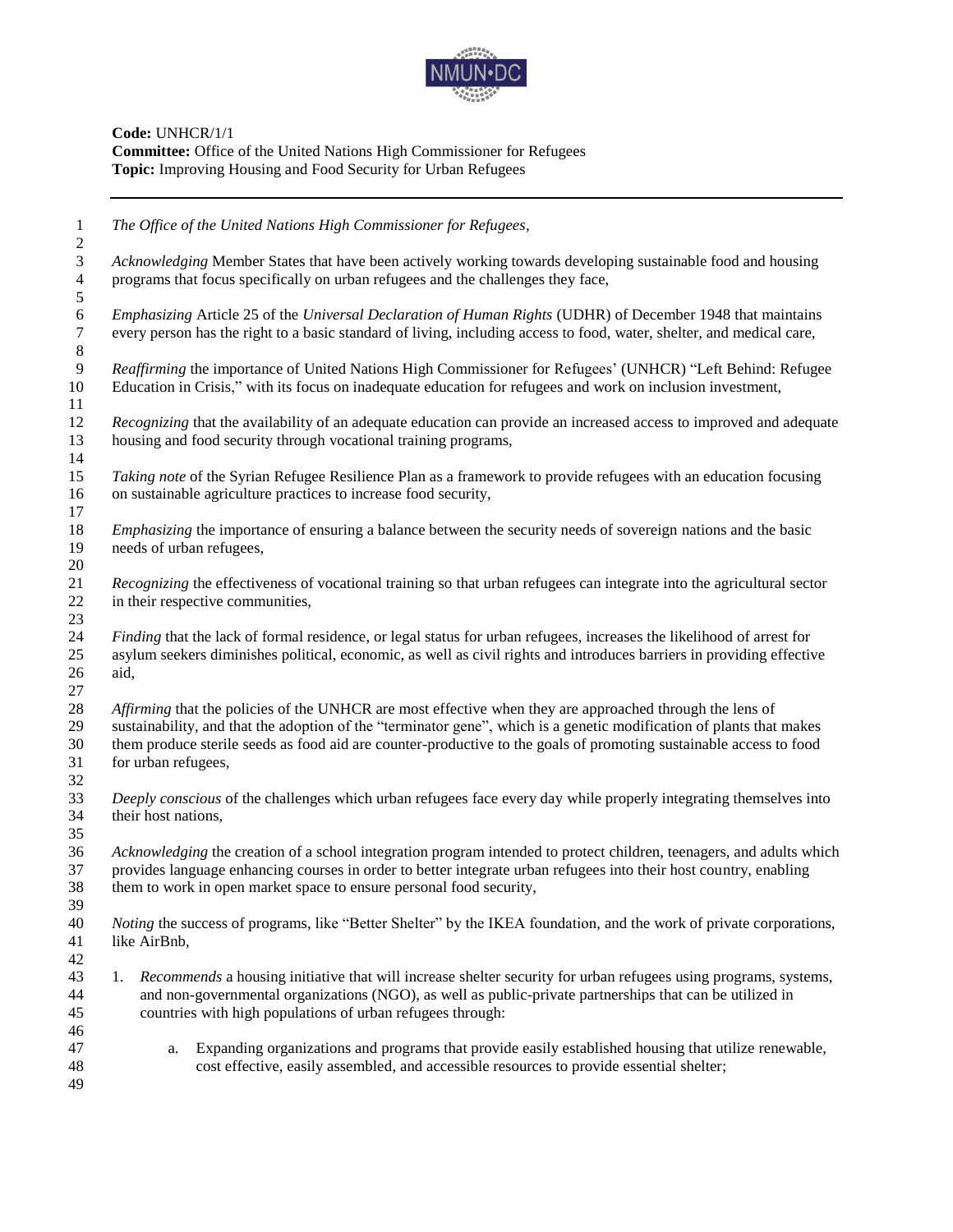| 50<br>51 |    |          | b. Utilizing materials and buildings already available to Member States by refurbishing large abandoned<br>buildings, and complexes that offer no financial benefit to the host state to house refugees in which: |
|----------|----|----------|-------------------------------------------------------------------------------------------------------------------------------------------------------------------------------------------------------------------|
| 52       |    |          |                                                                                                                                                                                                                   |
| 53       |    | i.       | Benefits would include providing more protection for refugees by shielding them from the                                                                                                                          |
| 54       |    |          | elements and thus decreasing refugee deaths by giving them adequate living structures;                                                                                                                            |
| 55       |    | ii.      | Funding would be provided through benevolent NGO's and through Member States themselves;                                                                                                                          |
| 56       |    |          |                                                                                                                                                                                                                   |
| 57       |    | c.       | Reducing the spread of sickness and disease by giving refugees stable and clean housing, and                                                                                                                      |
| 58       |    |          | implementing sanitation, hygiene regimes, and educational programs to increase sanitation of houses                                                                                                               |
| 59       |    |          | and structures to decrease the spread of diseases throughout refugee populated areas;                                                                                                                             |
| 60       |    |          |                                                                                                                                                                                                                   |
| 61       |    | d.       | Facilitating the efforts of private corporations and entities that actively provide aid or sponsorship to                                                                                                         |
| 62       |    |          |                                                                                                                                                                                                                   |
|          |    |          | urban refugees, as well as encouraging Member States to consider offering incentives for these private                                                                                                            |
| 63       |    |          | corporations to continue such work which positively impacts urban refugee communities by:                                                                                                                         |
| 64       |    |          |                                                                                                                                                                                                                   |
| 65       |    | i.       | Considering work already done by the private sector who has dedicated their own resources to the                                                                                                                  |
| 66       |    |          | development of platforms which connect urban refugees with free and safe housing;                                                                                                                                 |
| 67       |    | ii.      | Encouraging legal agencies to provide pro bono legal assistance to urban refugees in the event                                                                                                                    |
| 68       |    |          | discrimination does occur particularly when it arises due to housing access keeping in mind                                                                                                                       |
| 69       |    |          | Article 25 of the UDHR;                                                                                                                                                                                           |
| 70       |    |          |                                                                                                                                                                                                                   |
| 71       |    |          | 2. Requests Member States to expand upon the World Food Program, World Health Organization, and Food                                                                                                              |
| 72       |    |          | Agriculture Organization of the UN efforts of sustaining food security and nutrition by implementing farming                                                                                                      |
| 73       |    |          | workshops and agricultural techniques such as:                                                                                                                                                                    |
| 74       |    |          |                                                                                                                                                                                                                   |
| 75       |    | a.       | The Syrian Refugee Resilience Plan, initiated by the Food and Agricultural training and education on                                                                                                              |
| 76       |    |          | sustainable farming practices under goal 2.1 of the 2030 Agenda for Sustainable Development;                                                                                                                      |
| 77       |    |          |                                                                                                                                                                                                                   |
| $78\,$   |    | b.       | Distributing information on sustainable farming to refugees, and providing refugees with the                                                                                                                      |
| 79       |    |          | technology to learn about sustainable agricultural practices by:                                                                                                                                                  |
| 80       |    |          |                                                                                                                                                                                                                   |
| 81       |    | i.       | Implementing large scale awareness campaigns aimed at informing refugees on how to use various                                                                                                                    |
| 82       |    |          | agricultural technology, which increases crop yields, including multi-story gardens, as outlined by                                                                                                               |
| 83       |    |          | the multi-story gardening Training Manual 2008;                                                                                                                                                                   |
| 84       |    | ii.      | Utilization of NGO's that can distribute agricultural technology to refugees and education on how                                                                                                                 |
| 85       |    |          | to use the agricultural technology;                                                                                                                                                                               |
| 86       |    |          |                                                                                                                                                                                                                   |
|          |    |          |                                                                                                                                                                                                                   |
| 87       |    |          | 3. <i>Encourages</i> NGO's to partner with refugee communities on implementing language education programs to                                                                                                     |
| 88       |    |          | ensure that all urban refugees can develop self-reliance in regards to acquiring food and securing urban housing                                                                                                  |
| 89       |    | through: |                                                                                                                                                                                                                   |
| 90       |    |          |                                                                                                                                                                                                                   |
| 91       |    | a.       | Programs such as Refugee Education Program, by Jusoor, which aims to help integrate Syrian refugees                                                                                                               |
| 92       |    |          | in Lebanon, and using innovative education framework, such as The Karam Foundation, which aims to                                                                                                                 |
| 93       |    |          | engage and heal trauma through the classroom;                                                                                                                                                                     |
| 94       |    |          |                                                                                                                                                                                                                   |
| 95       |    | b.       | Engaging local communities by holding weekly events between refugee children in their new                                                                                                                         |
| 96       |    |          | community school systems with local children;                                                                                                                                                                     |
| 97       |    |          |                                                                                                                                                                                                                   |
| 98       | 4. |          | Urges Member States to establish a direct link between national authorities and the UNHCR to sensitize                                                                                                            |
| 99       |    |          | governments to asylum seeking issues, and work towards eliminating unnecessary arrests by:                                                                                                                        |
| 100      |    |          |                                                                                                                                                                                                                   |
| 101      |    | a.       | Opening lines of communication between the UNHCR and arrested persons who are seeking refuge                                                                                                                      |
| 102      |    |          | status;                                                                                                                                                                                                           |
| 103      |    |          |                                                                                                                                                                                                                   |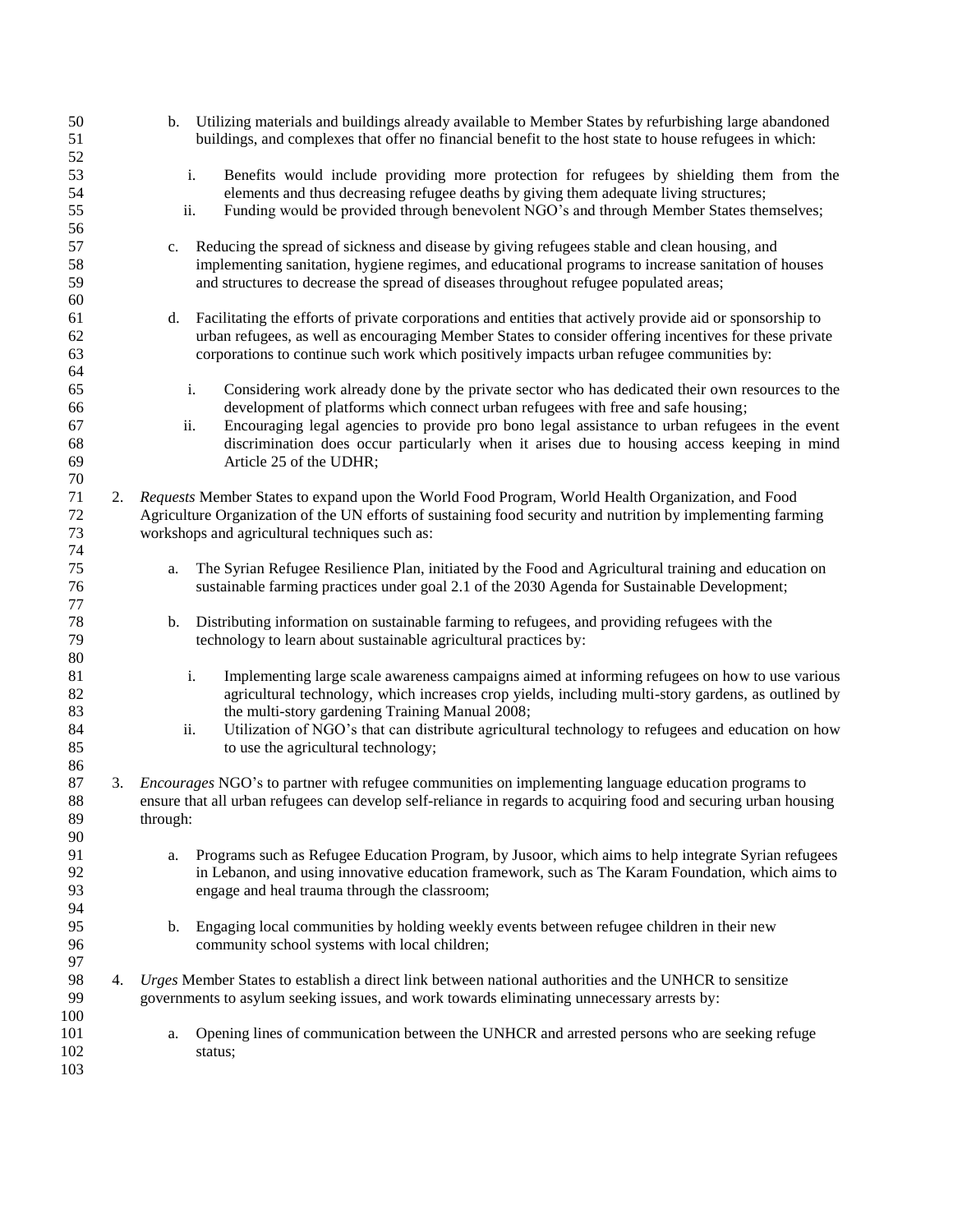| 104        |    |      | b. Providing access to trained lawyers to intervene with relevant authorities on behalf of arrested persons     |
|------------|----|------|-----------------------------------------------------------------------------------------------------------------|
| 105        |    |      | by implementing national programs that enhance protection spaces of refugees arrested for illegal               |
| 106        |    |      | entry, or stay in a country to prevent deportation;                                                             |
| 107        |    |      |                                                                                                                 |
| 108        | 5. |      | Requests that Member States take a special interest in the happenings of vulnerable refugees and persons within |
| 109        |    |      | urban communities to create safe housing and food security for marginalized peoples, who include:               |
| 110        |    |      |                                                                                                                 |
| 111        |    | a.   | Women and children who make up 60% of refugees moving into urban areas and are seen by the                      |
| 112        |    |      | UNHCR, UN Population Fund, and the Women's Refugee Committee to be far more likely to                           |
| 113        |    |      | experience assault during travel and within camps themselves;                                                   |
| 114        |    |      |                                                                                                                 |
| 115        |    | b.   | Other marginalized refugees who need special attention and support regarding safe housing and to                |
| 116        |    |      | better integrate into host nations;                                                                             |
| 117        |    |      |                                                                                                                 |
|            |    |      |                                                                                                                 |
| 118        | 6. |      | Strongly encourages Member States to further work towards integration within their own society of urban         |
| 119        |    |      | refugees through:                                                                                               |
| 120        |    |      |                                                                                                                 |
| 121        |    | a.   | Inviting Member States to open their labor market to refugees to implement the ideas recognized by              |
| 122        |    |      | articles 17 to 19 of the Convention Relating to the Status of the Refugees of July 1951, since becoming         |
| 123        |    |      | more independent will empower refugees and enable them to provide their own food;                               |
| 124        |    |      |                                                                                                                 |
| 125        |    | b.   | Congratulating the actions of citizens who have voluntarily accepted refugees in their homes, and               |
| 126        |    |      | providing temporary housing to refugees as well as creating and utilizing a database of families who            |
| 127        |    |      | are willing to host refugees;                                                                                   |
| 128        |    |      |                                                                                                                 |
| 129        |    | c.   | Further inviting all Member States to strengthen the cooperation in the international community to find         |
| 130        |    |      | solutions suitable to each hose country. In this purpose the UN references the Mediterranean City-to-           |
| 131        |    |      | City Migration Project which aims at sharing knowledge between groups regarding how best integrate              |
| 132        |    |      | refugees in their communities;                                                                                  |
| 133        |    |      |                                                                                                                 |
| 134        | 7. |      | Suggests the establishment of a dedicated optional protected housing community on the periphery of urban        |
| 135        |    |      | settlements dedicated to refugees and further integration of these individual's keepings in mind the specific   |
| 136        |    |      | needs of marginalized people through:                                                                           |
| 137        |    |      |                                                                                                                 |
| 138        |    | a.   | Financial support and procedural oversight which will be provided by benevolent NGO's and Member                |
| 139        |    |      | States to assure quick and efficient housing is developed, and nutritional needs are met;                       |
| 140        |    |      |                                                                                                                 |
| 141        |    | b.   | Food rations which will be supplied through these community centers for distribution to refugees                |
| 142        |    |      | through usage of UNHCR established food rationing voucher systems which will allow secure access                |
| 143        |    |      | to nutritional and sustainable food options;                                                                    |
| 144        |    |      |                                                                                                                 |
| 145        |    | c.   | Working with local landlords and benevolent NGO's to ensure that housing:                                       |
| 146        |    |      |                                                                                                                 |
| 147        |    | i.   | Does not pose a risk to refugee's health;                                                                       |
| 148        |    | ii.  | Has quality living conditions which complies with Sustainable Development goal 11;                              |
| 149        |    | iii. | Would necessitate sufficient privacy;                                                                           |
| 150        |    |      |                                                                                                                 |
|            |    |      | Endorsing the housing of urban refugees within temporary housing facilities as part of a "safe zone"            |
| 151<br>152 |    | d.   | program to promote micro-economy and refugee safety, as well as protect the rights and safety of host           |
|            |    |      |                                                                                                                 |
| 153        |    |      | country citizens;                                                                                               |
| 154        |    |      |                                                                                                                 |
| 155        | 8. |      | Encourages Member States to adopt different farming practicing that do not utilize the "terminator gene" which  |
| 156        |    |      | sterilizes crops after one harvest cycle;                                                                       |
| 157        |    |      |                                                                                                                 |
| 158        | 9. |      | Further encourages Member States to find alternative means of providing food security to urban refugees such    |
| 159        |    |      | as providing sustainable food aid to impact populations through means defined in previous clauses.              |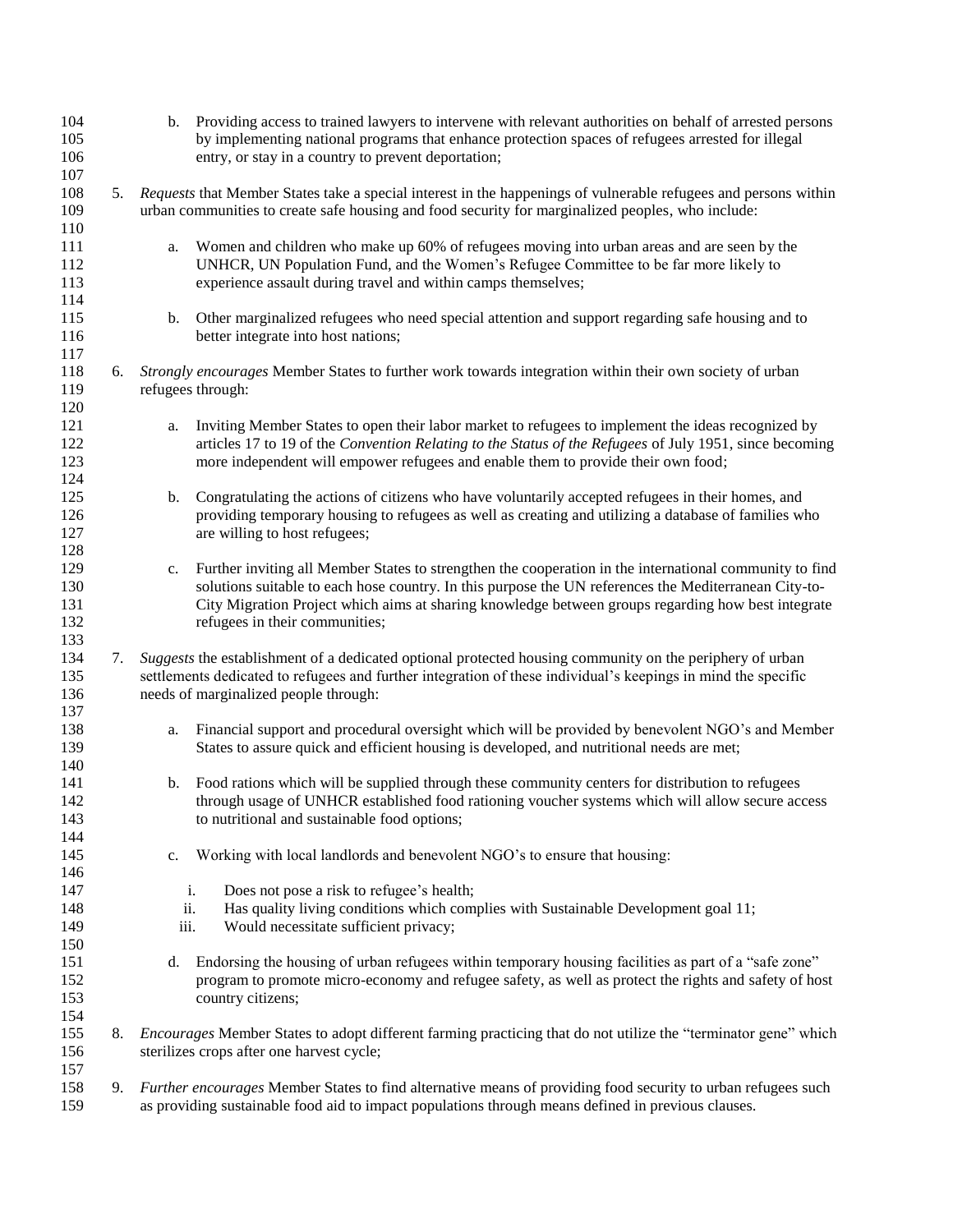

**Code:** UNHCR/1/2 **Committee:** Office of the United Nations High Commissioner for Refugees **Topic:** Improving Housing and Food Security for Urban Refugees

| $\mathbf{1}$<br>$\boldsymbol{2}$               | The Office of the United Nations High Commissioner for Refugees,                                                                                                                                                                                                                                                                                                                                                       |
|------------------------------------------------|------------------------------------------------------------------------------------------------------------------------------------------------------------------------------------------------------------------------------------------------------------------------------------------------------------------------------------------------------------------------------------------------------------------------|
| $\mathfrak{Z}$<br>$\overline{4}$<br>$\sqrt{5}$ | Concerned with the escalation in conflicts contributing to the global refugee populations, the resultant increase of<br>refugee populations in urban areas, and lack of progress toward their integration in host countries,                                                                                                                                                                                           |
| $\sqrt{6}$<br>$\tau$<br>$\,8\,$<br>9<br>10     | Fully aware of the lack of data to accurately gauge the extent to which Sustainable Development Goals (SDGs) of<br>September 2016 are being met, specifically in clause 2 and 11, as they are contingent to and encompasses the needs<br>of urban refugees, while also ensuring proper standards of livelihoods are being attained as stated in the United<br>Nations High Commissioner for Refugees' (UNHCR) mandate, |
| 11<br>12<br>13<br>14                           | Mindful of the UNHCR's two core principles; access and sustainability, and the shared responsibility of the<br>international community to adhere to the Universal Declaration of Human Rights (UDHR) of December 1948,<br>which outlines the basic human rights all human beings are entitled to, including refugees,                                                                                                  |
| 15<br>16<br>17<br>18                           | Recalling previous United Nations (UN) resolutions calling for sustainable undertakings for urban refugees,<br>particularly clause 13 (a) and clause 14 (a) of General Assembly 71/256 of December 2016 (The New Urban<br>Agenda),                                                                                                                                                                                     |
| 19<br>20<br>21<br>$22\,$                       | Reiterates General Assembly 51/70 of February 1997, which recognizes that a that the primary responsibility for<br>tackling population displacement problems lies with the affected countries themselves; however, realizes that these<br>serious challenges cannot be met by the limited resources of a country alone,                                                                                                |
| 23<br>24<br>$25\,$<br>26<br>27                 | Calling attention to Article 22 in the 1951 Convention Relating to the Status of Refugees (1951 Refugee<br>Convention) which states, "The Contracting States shall accord [urban] refugees the same treatment as is accorded<br>to nationals with respect to elementary education," while also providing vocational skills in attaining long-term<br>goals of self-reliance for urban refugees,                        |
| $28\,$<br>29                                   | Draws attention to the need for international assistance in providing adequate funding to the UNHCR, and other<br>humanitarian organizations, such as the World Food Programme (WFP), dedicated to assisting urban refugees,                                                                                                                                                                                           |
| 30<br>31<br>32                                 | Affirming the need to provide comprehensive food security measures for urban refugees flocking to regions<br>experiencing internal turmoil,                                                                                                                                                                                                                                                                            |
| 33<br>34<br>35                                 | Reaffirming goals 2 and 11 of the 2030 Sustainable Development Agenda (SDA) of September 2015, and clauses 1,<br>and 25 of the UDHR,                                                                                                                                                                                                                                                                                   |
| 36<br>37<br>38<br>39<br>40                     | Acknowledging previous frameworks implemented and discussed by fellow Members States, such as the New York<br>Declaration for Refugees and Migrants of September 2016, the 1951 Refugee Convention, and the UNHCR's<br>Comprehensive Policy on Urban Refugees,                                                                                                                                                         |
| 41<br>42<br>43                                 | Affirming the need for the international community to continue supporting developing nations that host refugees,<br>specifically African and Middle Eastern states,                                                                                                                                                                                                                                                    |
| 44<br>45<br>46                                 | Applauding non-governmental organizations (NGO) which provide sustainable outcomes to allocate funding for<br>urban refugees,                                                                                                                                                                                                                                                                                          |
| 47<br>48<br>49                                 | Deeply concerned that 301,000, of the 2.3 million people who were forced into refugee status in 2002, were still<br>living in communities away from their homes in 2014, in contingency with the knowledge that 60 percent of<br>refugees live in urban settings,                                                                                                                                                      |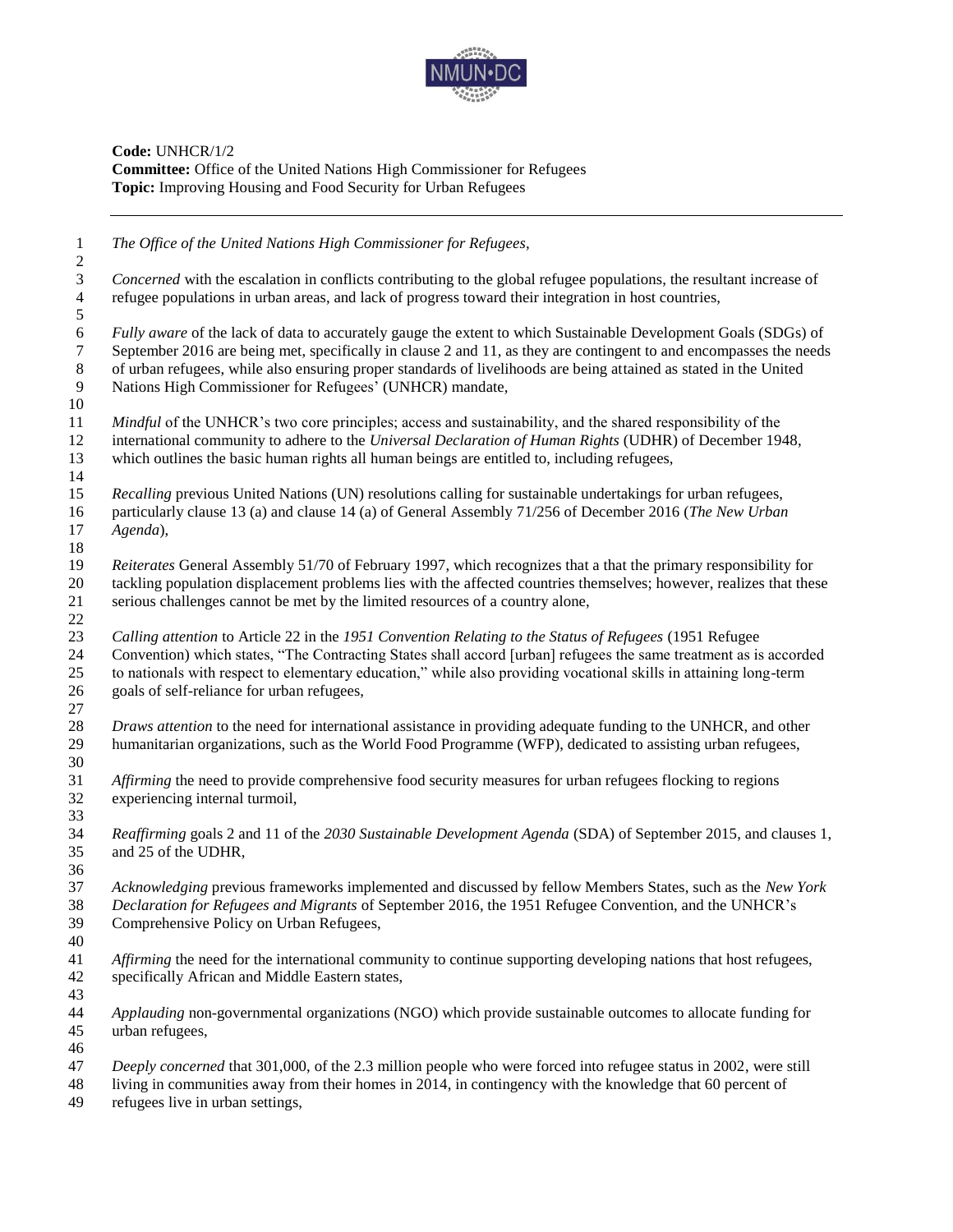| 50                               |    |                                                                                                                                                                               |                                                                                                                                                                                                                                                                                                                                                                                                                                                    |  |  |
|----------------------------------|----|-------------------------------------------------------------------------------------------------------------------------------------------------------------------------------|----------------------------------------------------------------------------------------------------------------------------------------------------------------------------------------------------------------------------------------------------------------------------------------------------------------------------------------------------------------------------------------------------------------------------------------------------|--|--|
| 51<br>52<br>53                   |    | <i>Noting</i> the immediate need for action in regard to food security for urban refugees, as the WFP estimates that more<br>than 20 million urban refugees are malnourished, |                                                                                                                                                                                                                                                                                                                                                                                                                                                    |  |  |
| 54<br>55                         |    | Deeply concerned with the possible government mismanagement of funds directed to services and housing for<br>refugees in urban settlements,                                   |                                                                                                                                                                                                                                                                                                                                                                                                                                                    |  |  |
| 56<br>57<br>58<br>59<br>60<br>61 | 1. |                                                                                                                                                                               | Urges Member States to consider allocating funds to NGOs for the implementation of programs to prevent<br>micronutrient deficiencies, and provide emergency food security for urban refugees by creating programs that<br>protect vulnerable populations, such as pregnant women, breastfeeding women, and children under the age of<br>five, from malnutrition deficiencies, particularly in Southern Europe, parts of Africa, and Southern Asia; |  |  |
| 62<br>63<br>64                   |    |                                                                                                                                                                               | 2. <i>Encourages</i> host Member States to work with NGOs to integrate urban refugees into society through education,<br>culture, and by economic means such as:                                                                                                                                                                                                                                                                                   |  |  |
| 65<br>66<br>67                   |    | a.                                                                                                                                                                            | Improving the registration of urban refugees, which are typically dispersed in cities, in order to make a<br>more specific and efficient distribution of food;                                                                                                                                                                                                                                                                                     |  |  |
| 68<br>69<br>70                   |    | b.                                                                                                                                                                            | Providing urban refugees with affordable housing accommodations that are dispersed throughout the<br>country;                                                                                                                                                                                                                                                                                                                                      |  |  |
| 71<br>72<br>73                   |    | c.                                                                                                                                                                            | Providing urban refugees access to translation services, language courses, vocational programs,<br>cultural orientation programs, and education classes;                                                                                                                                                                                                                                                                                           |  |  |
| 74<br>75                         |    | d.                                                                                                                                                                            | Providing urban refugees with medical examinations and vaccinations;                                                                                                                                                                                                                                                                                                                                                                               |  |  |
| 76<br>77                         |    | e.                                                                                                                                                                            | Assisting urban refugees with both finding jobs and job training;                                                                                                                                                                                                                                                                                                                                                                                  |  |  |
| 78<br>79<br>80                   |    | f.                                                                                                                                                                            | Providing urban refugees with sustainable sources of food and potable water, as well as working with<br>NGOs to ensure food banks are adequately supplied with the items necessary to meet emergency food<br>security needs;                                                                                                                                                                                                                       |  |  |
| 81<br>82<br>83<br>84             |    | g.                                                                                                                                                                            | Relying on the coordination between the funds and resources of UNHCR and those of local<br>organizations;                                                                                                                                                                                                                                                                                                                                          |  |  |
| 85<br>86<br>87                   |    | h.                                                                                                                                                                            | Establishing central locations for urban refugee services, such as the previously successful Emergency<br>Transit Centers (ETCs) to streamline some of these services;                                                                                                                                                                                                                                                                             |  |  |
| 88<br>89<br>90<br>91             | 3. |                                                                                                                                                                               | Calls for NGO's to administrate funding, and for coalitions to be formed between NGOs and Member States, in<br>order for the effective management of funding to be distributed among urban refugees seeking sustainable food<br>security, and to ensure partisan initiatives with the following programs:                                                                                                                                          |  |  |
| 92<br>93<br>94<br>95             |    | a.                                                                                                                                                                            | The creation of multi-story gardens (MSG) in urban refugee communities to support dietary diversity<br>and enhance contribution to their own food consumption, while providing information resources about<br>water harvesting, pest control, nutrition, meal planning, and women's empowerment;                                                                                                                                                   |  |  |
| 96<br>97<br>98                   |    | b.                                                                                                                                                                            | Programs and organizations such as Rise Against Hunger, World Food Programme (WFP), and the<br>World Vegetable Center;                                                                                                                                                                                                                                                                                                                             |  |  |
| 99<br>100                        |    | c.                                                                                                                                                                            | Endorses the full implementation of the 2014-2018 Global Strategy for Public Health including:                                                                                                                                                                                                                                                                                                                                                     |  |  |
| 101<br>102<br>103<br>104<br>105  |    |                                                                                                                                                                               | Policy guidance and coordination by encouraging governments and NGOs to collaborate in the<br>i.<br>planning of allocating resources and aid;<br>Both basic and skilled support for mothers and caregivers to insure adequate resources necessary<br>ii.<br>to guarantee nutritional health and positive survival outcomes;                                                                                                                        |  |  |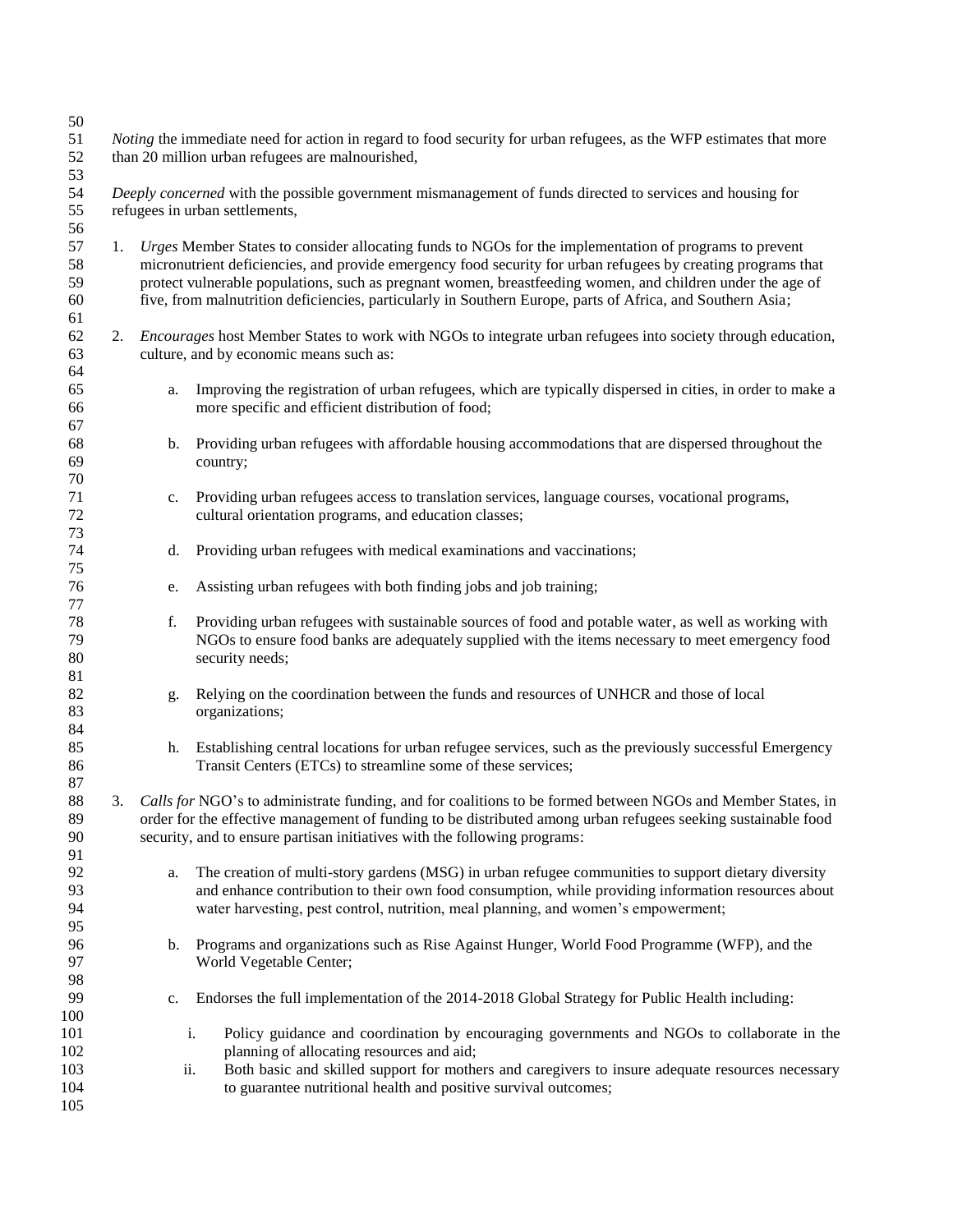| 106<br>107<br>108<br>109<br>110 |    | d.        | International Rice Research Institute (IRRI) around the world investing in technological methods to<br>provide safe and efficient ways of producing crops for the urban refugee population, focusing<br>specifically on sending funds to send specialists to countries to teach locals about sustainability within<br>food sources; |
|---------------------------------|----|-----------|-------------------------------------------------------------------------------------------------------------------------------------------------------------------------------------------------------------------------------------------------------------------------------------------------------------------------------------|
| 111<br>112<br>113               |    | e.        | The World Council of Churches (WWC), which created bodies such as Refugee and World Services<br>and Interchurch Aid Departments, that are implemented at state and local levels which:                                                                                                                                              |
| 114<br>115<br>116<br>117        |    | i.<br>ii. | Provide housing and meals for urban refugees;<br>Connect urban refugees with one another so that they can form a strong network and support<br>system in their new host countries;                                                                                                                                                  |
| 118<br>119                      | 4. |           | <i>Encourages</i> the improvement of living conditions for urban refugees:                                                                                                                                                                                                                                                          |
| 120<br>121<br>122               |    | a.        | Advising the integration of urban refugees into the community by providing temporary housing in<br>citizens' homes with stronger toleration from citizens of the host country;                                                                                                                                                      |
| 123<br>124                      |    | b.        | Promotes the distribution of building supplies to areas in need;                                                                                                                                                                                                                                                                    |
| 125<br>126<br>127               |    | c.        | Encouraging developed nations to invest in the infrastructure of developing countries with high<br>refugee populations:                                                                                                                                                                                                             |
| 128<br>129<br>130<br>131        |    | i.<br>ii. | This could include providing housing vouchers to urban refugees in host or transit countries,<br>funded by developed countries with low refugee burden;<br>Increase cooperation between city leaders in order to find housing solutions to the diversity of<br>cities worldwide;                                                    |
| 132<br>133<br>134               |    | d.        | Encouraging UNHCR to work closely with national authorities, municipalities, and local communities<br>who may have a better understanding of issues facing urban refugees residing within their borders;                                                                                                                            |
| 135<br>136<br>137<br>138        | 5. |           | Reminds Member States to decide where urban refugees will be placed based on the criteria put forth by<br>Member State and cities accepting urban refugees such as:                                                                                                                                                                 |
| 139<br>140<br>141               |    | a.        | Criteria set forth by Member States which establishes long or short term placement of incoming<br>refugees, to properly integrate them into urban society;                                                                                                                                                                          |
| 142<br>143<br>144               |    | b.        | Criteria such as prioritizing women and children, as member states recognize that these populations<br>suffer from harsher conditions when integrated in urban society without prior preparation;                                                                                                                                   |
| 145<br>146<br>147               | 6. | that:     | <i>Encourages</i> the creation of a network that helps urban refugees to find sustainable jobs with the help of NGOs                                                                                                                                                                                                                |
| 148<br>149<br>150               |    | a.        | Provide agricultural training to urban refugees on the use of these new farming mechanisms, with an<br>end goal of making these farming facilities self-sustaining;                                                                                                                                                                 |
| 151<br>152<br>153               |    | b.        | Promotes the employment of urban refugees through the provision of economic incentives to<br>employers;                                                                                                                                                                                                                             |
| 154<br>155<br>156               |    | c.        | Invests in infrastructure projects that will employ urban refugees and contribute to the services<br>aforementioned in this document in the manner of:                                                                                                                                                                              |
| 157<br>158<br>159               |    | i.<br>ii. | The construction of Emergency Transit Centers;<br>The building and maintenance of roads;                                                                                                                                                                                                                                            |
| 160<br>161                      |    | d.        | Encourages the promotion of vocational training and educational opportunities for refugees by:                                                                                                                                                                                                                                      |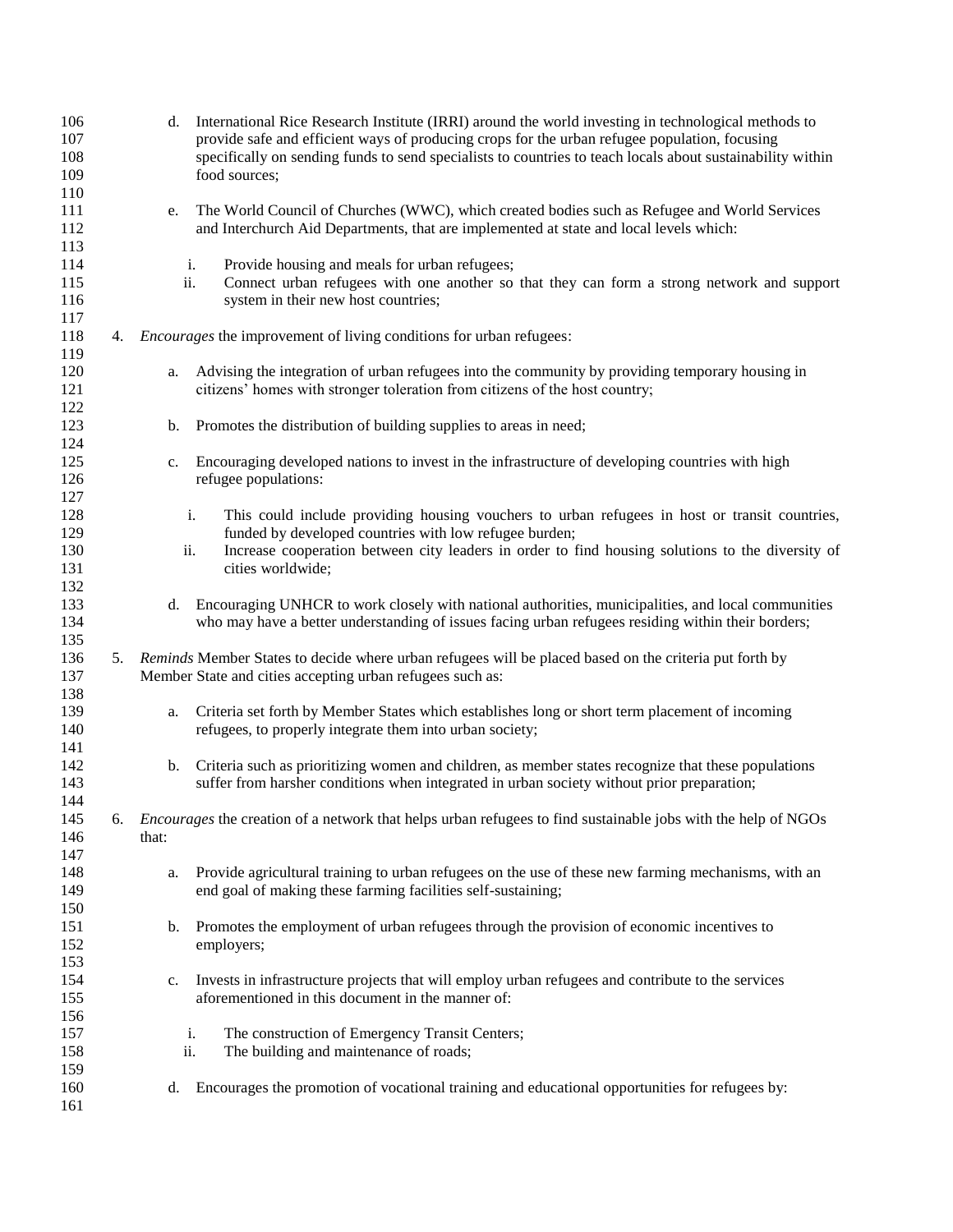| 162 |    | i.               | Providing agricultural training to urban refugees based on new farming mechanisms, with an end                      |
|-----|----|------------------|---------------------------------------------------------------------------------------------------------------------|
| 163 |    |                  | goal of making these farming facilities self-sustaining;                                                            |
| 164 |    | ii.              | Adapting the incubator program from the Urban Refugees Agenda for the purpose of agricultural                       |
| 165 |    |                  | training and eventual job creation,;                                                                                |
| 166 |    | iii.             | Including the Relief Works Agency, and cooperating with NGOs, that can provide vocational                           |
| 167 |    |                  | programs specific to the host community of the refugee, to encourage the creation of jobs that                      |
| 168 |    |                  | work towards problem solving in host communities organized by non-profit interests and these                        |
| 169 |    |                  | initiatives should be geared towards supplementing municipal jobs to benefit the community,                         |
| 170 |    |                  | while providing refugees with an opportunity to integrate with their community;                                     |
| 171 |    |                  |                                                                                                                     |
| 172 |    |                  | 7. Further recommends Member States designate funds for government programs helping urban refugees;                 |
| 173 |    |                  |                                                                                                                     |
| 174 | 8. |                  | Proposes further case studies and assessments of needs, without restraints or limitations of confidentiality        |
| 175 |    |                  | concerns amongst NGOs, as stated in the recent Norwegian Refugee Council case study;                                |
| 176 |    |                  |                                                                                                                     |
| 177 | 9. |                  | Calls for enhanced logistics of urban refugees in order to ensure housing and security standards are being meet     |
| 178 |    |                  | through the focus of maximizing shelter capacity and vacancy by:                                                    |
| 179 |    |                  |                                                                                                                     |
| 180 |    | a.               | Expanding alternative housing solutions such as host housing solutions;                                             |
| 181 |    |                  |                                                                                                                     |
| 182 |    | b.               | Implementation, accumulation, as well as the expansion of, checklists comprised of:                                 |
| 183 |    |                  |                                                                                                                     |
| 184 |    | i.               | Occupancy durations determining short, long, and indefinite occupancy durations in urban                            |
| 185 |    |                  | societies;                                                                                                          |
| 186 |    | ii.              | A count of those accompanying or size of family unit;                                                               |
| 187 |    |                  |                                                                                                                     |
| 188 |    |                  | c. Plans of relocation in association with EU Council Decisions:                                                    |
| 189 |    |                  |                                                                                                                     |
| 190 |    | i.               | Assessing spatial analysis;                                                                                         |
| 191 |    | ii.              | Continuing the growth in infrastructure and rehabilitation;                                                         |
| 192 |    |                  |                                                                                                                     |
| 193 |    |                  | 10. Calls for increased access to clean water, given the needs for portable water for the general well-being of     |
| 194 |    |                  | persons, as well as for use of agriculture by providing NGOs, and private organizations with UNHCR help and         |
| 195 |    |                  | resources in order to continue research and development into cheaper desalination efforts, water filtration         |
| 196 |    |                  | programs (possibly using graphene-based filtration methods), and potable water access;                              |
| 197 |    |                  |                                                                                                                     |
| 198 |    |                  | 11. Recommends that internal NGOs hold the management of funding to be distributed among urban refugees             |
| 199 |    |                  | seeking sustainable food security to ensure partisan initiatives;                                                   |
| 200 |    |                  |                                                                                                                     |
| 201 |    |                  | 12. Call upon all Member States to participate in securing the distribution of food resources, even during times of |
| 202 |    | internal strife. |                                                                                                                     |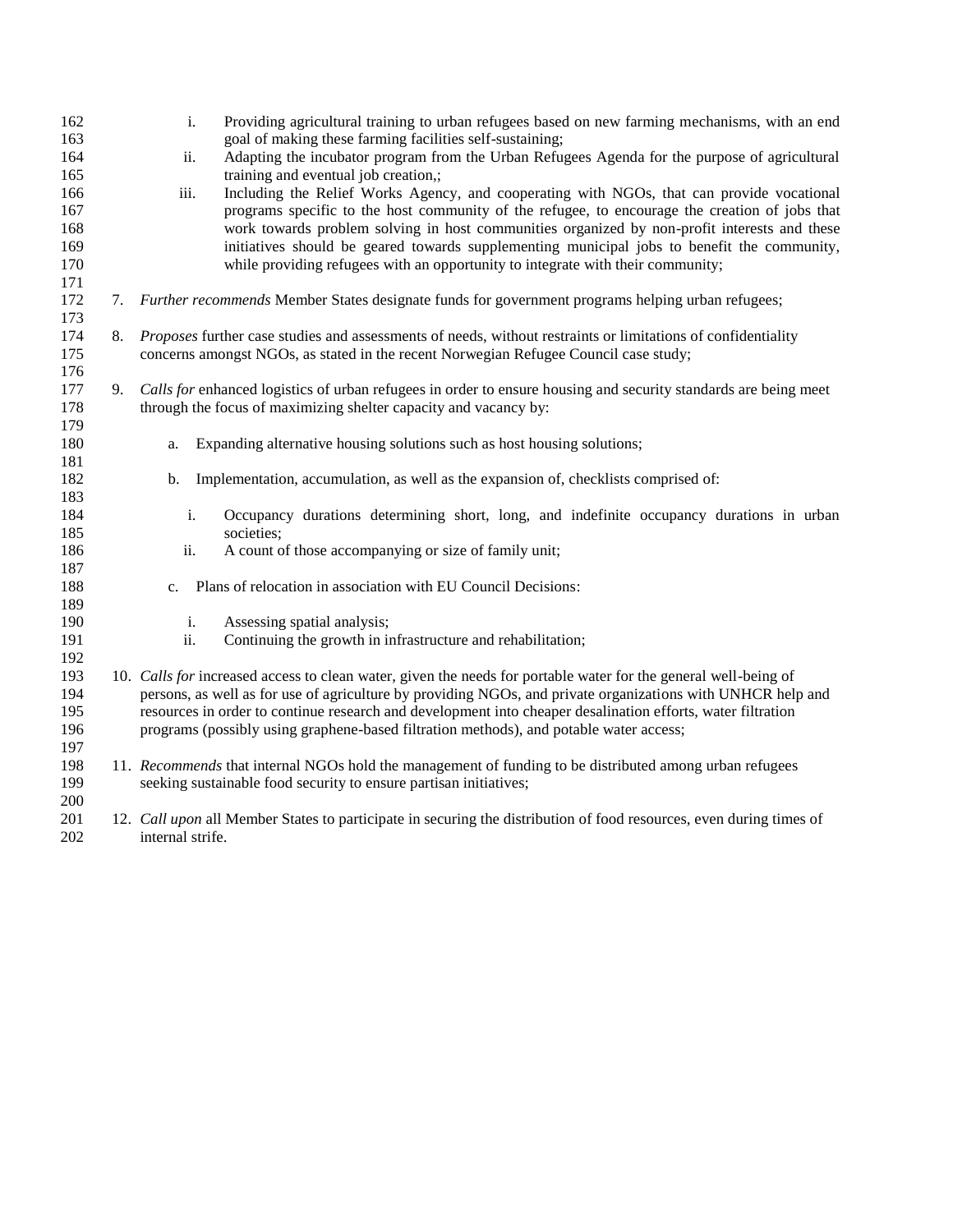

**Code:** UNHCR/1/3 **Committee:** Office of the United Nations High Commissioner for Refugees **Topic:** Improving Housing and Food Security for Urban Refugees

| $\mathbf{1}$<br>$\sqrt{2}$                        | The Office of the United Nations High Commissioner for Refugees,                                                                                                                                                                                                                                                                                                                                                                                                                          |
|---------------------------------------------------|-------------------------------------------------------------------------------------------------------------------------------------------------------------------------------------------------------------------------------------------------------------------------------------------------------------------------------------------------------------------------------------------------------------------------------------------------------------------------------------------|
| 3<br>$\overline{4}$                               | Reaffirming the need to uphold the Universal Declaration of Human Rights (1948) which recognizes the inherent<br>and inalienable rights of global citizens,                                                                                                                                                                                                                                                                                                                               |
| $\mathfrak{S}$<br>$\sqrt{6}$<br>$\tau$<br>$\,8\,$ | Recalling the 1951 Refugee Convention and the 1967 Protocol Relating to the Status of Refugees which outlines the<br>rights of the displaced as well as the legal obligations of states to protect them,                                                                                                                                                                                                                                                                                  |
| $\overline{9}$<br>10<br>11                        | Considering the Urban Refugees Organization refers to urban refugees as those who currently live in or are<br>accustomed to urban cities or largely populated areas,                                                                                                                                                                                                                                                                                                                      |
| 12<br>13                                          | Acknowledging that over 60% of the world's 19.5 million refugees are concentrated in urban areas,                                                                                                                                                                                                                                                                                                                                                                                         |
| 14<br>15<br>16                                    | Deeply concerned with increasing vulnerability of refugees in urban settings as a result of increased unemployment,<br>rising food prices, and growing strain placed on agricultural resources,                                                                                                                                                                                                                                                                                           |
| 17<br>18<br>19<br>20<br>21<br>22                  | Concerned about the lack of data to accurately gage the Sustainable Development Goals (SDGs) are being met,<br>specifically 2 and 11, as it is contingent to and encompasses the needs of refugees, specifically in urban areas, while<br>also simultaneously ensuring proper standards of livelihoods are being attained as stated in the United Nations High<br>Commissioner for Refugees' (UNHCR) Emergency Handbook regarding the Needs Assessment for Refugee<br>Emergencies (NARE), |
| 23<br>24<br>25<br>26                              | Recognizing the effectiveness of the REACH Initiative, which was created to facilitate the development of<br>information tools and products that enhance the humanitarian community's decision making and planning<br>capacities,                                                                                                                                                                                                                                                         |
| 27<br>28<br>29<br>30<br>31                        | Highlighting the importance of the cluster approach, instituted in 2006 as a part of the Inter Agency Standing<br>Committee's Transformative Agenda, in achieving effective humanitarian coordination and improving the<br>predictability, timeliness, and effectiveness of humanitarian response, and pave the way for the development of<br>long-term durable solutions,                                                                                                                |
| 32<br>33<br>34<br>35<br>36                        | Recognizing that the agreements made between UNHCR and Members of the Commission on Refugees of the<br>International Council of Voluntary Agencies (ICVA) during the 1994 Partnership Action (PARinAC) Global<br>Conference have drastically improved communication and collaboration between UNHCR and local, national, and<br>international NGOs,                                                                                                                                       |
| 37<br>38<br>39                                    | Reaffirming General Assembly resolution 63/221 (2008) calling for strengthening of the United Nation's Human<br>Settlement Programme,                                                                                                                                                                                                                                                                                                                                                     |
| 40<br>41<br>42<br>43                              | Acknowledging that in urban areas many refugees share accommodations, live in slums, and informal types of<br>settlements where conditions are often substandard and providing shelter poses major challenges as stated in the<br>Norwegian Refugee Council's (NRC) case study,                                                                                                                                                                                                           |
| 44<br>45<br>46                                    | Keeping in mind the benefits and shortcomings of previous long-term urban refugee housing initiatives, such as seen<br>by the Thessaloniki case study, and henceforth sees potential in the expansion and reformation of initiatives similar<br>to this,                                                                                                                                                                                                                                  |
| 47<br>48<br>49<br>50                              | Fully aware of the necessity and importance that NGOs have in stabilizing living conditions, similar to the Namibia<br>Housing Action Group, whose primary mission is to facilitate improved livelihoods of urban and rural refugee<br>populations,                                                                                                                                                                                                                                       |
|                                                   |                                                                                                                                                                                                                                                                                                                                                                                                                                                                                           |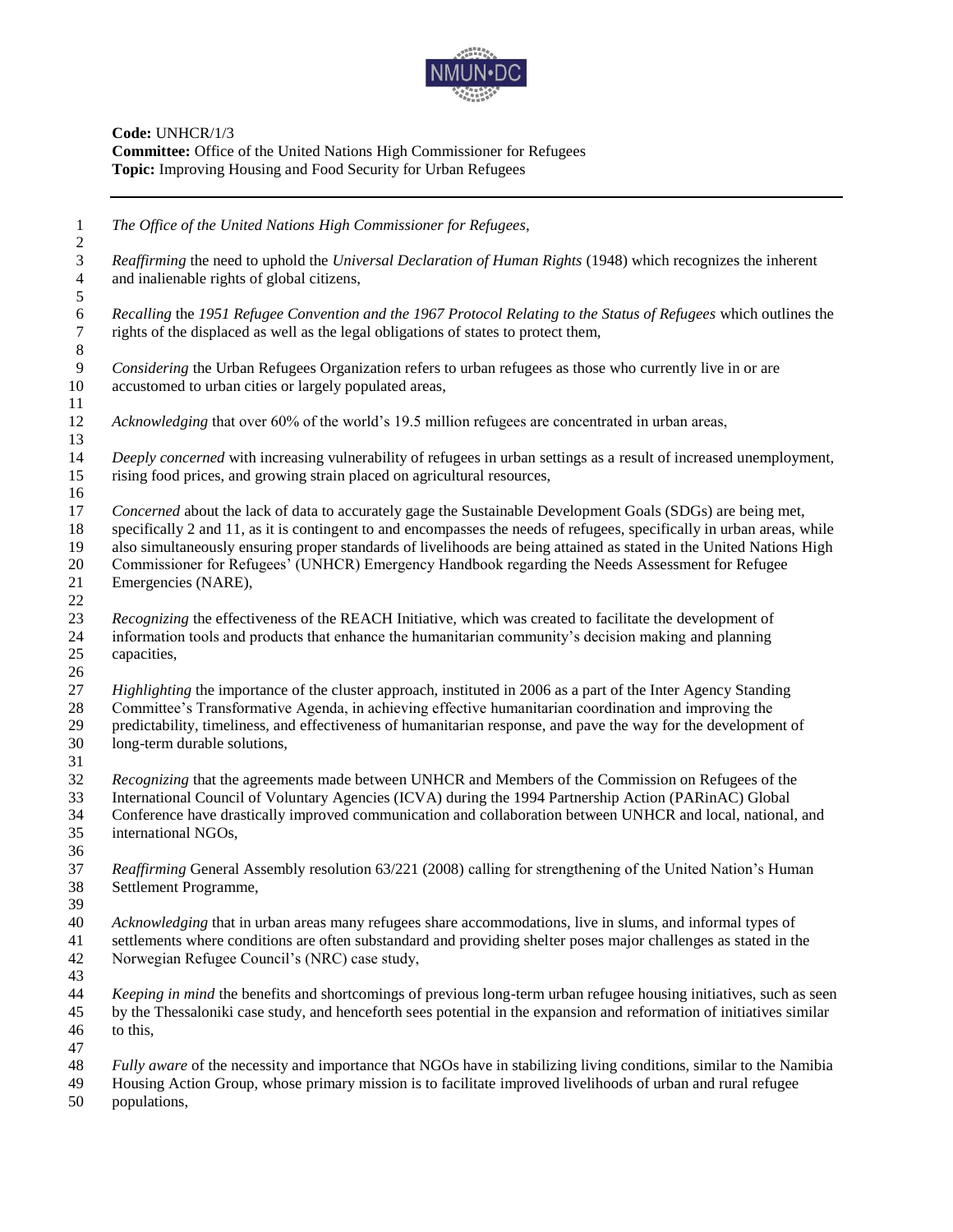| 52<br>53<br>54                         | Drawing attention to the fact that Public-Private Partnerships in regards to farming will ensure urban refugees will<br>find more access to food,                                                                                                                                                                                                                                                                                                                                                                                                                                                                                                   |
|----------------------------------------|-----------------------------------------------------------------------------------------------------------------------------------------------------------------------------------------------------------------------------------------------------------------------------------------------------------------------------------------------------------------------------------------------------------------------------------------------------------------------------------------------------------------------------------------------------------------------------------------------------------------------------------------------------|
| 55<br>56<br>57<br>58<br>59             | Having examined the already successful partnership that UNHCR has partaken in, such as the IKEA Foundation and<br>UNIQLO, as well as domestic legislations that Member States have already taken regarding allocating food waste<br>from grocery stores and restaurants that may serve as a base framework, which can potential address the<br>aforementioned needs of refugees, not only in the past, but currently as well,                                                                                                                                                                                                                       |
| 60<br>61                               | Regretting the fact that national education systems are often ill-equipped to meet refugees with the quality education<br>environment and thereby fail to help refugees in becoming self-reliant,                                                                                                                                                                                                                                                                                                                                                                                                                                                   |
| 62<br>63<br>64<br>65                   | Acknowledging the previous successes of the Graduated Approach in lifting refugees out of poverty, especially in<br>improving the quality of nutrition and food sustainability,                                                                                                                                                                                                                                                                                                                                                                                                                                                                     |
| 66<br>67<br>68<br>69                   | Affirming the progress made by UNHCR with the Inter-Agency Network for Education in Emergencies (INEE),<br>International Labor Organization (ILO), and Comprehensive Refugee Response Framework (CRRF) on educational<br>and vocational programs for refugees in urban areas,                                                                                                                                                                                                                                                                                                                                                                       |
| $70\,$<br>71<br>72<br>73               | Emphasizing UNHCR's existing Vocational Training Programs, such as the Empowerment via Vocational Training<br>and Income Generation currently in place that encourages the lateral integration of refugees in an urban working<br>environment,                                                                                                                                                                                                                                                                                                                                                                                                      |
| 74<br>$75\,$                           | Reaffirming the accessibility of funds to Member States through various UN pooled funding mechanisms, such has<br>the Central Emergency Response Fund,                                                                                                                                                                                                                                                                                                                                                                                                                                                                                              |
| 76<br>77<br>$78\,$<br>79<br>80         | Cognizant of the record high generosity of donor governments resulting in \$7.3 billion budget for UNHCR<br>operations as well a need for further funding due to the increasing population of urban refugees worldwide and a lax<br>dispersal of said funds,                                                                                                                                                                                                                                                                                                                                                                                        |
| 81<br>82<br>83<br>84<br>85<br>86<br>87 | 1. <i>Encourages</i> Member States to utilize pre-existing monitoring groups such as the UN Population Division and<br>the UN Statistics Division, as well as pre-existing data bases such as the UN Data Portal, which will be<br>supplemented by an expansion of the UN Data Portal to include an anecdote with data specifically covering<br>urban refugees using information provided by individual Member States collections systems, to be funding by<br>the solicitation of donations to UNHCR from Member States and from private entities for the purpose of<br>strategic implementation of aid and resource allocation to urban refugees; |
| 88<br>89<br>90                         | Strongly encourages Member States to use various Needs Assessment Tools (NATs), as established by NARE,<br>2.<br>including the Technical Guidance Sheet (TGS) and REACH, to generate both the essential evidence for<br>strategic planning and the necessary information for situation and response monitoring systems;                                                                                                                                                                                                                                                                                                                             |
| 91<br>92<br>93<br>94                   | Calls for the enhancement in logistics of refugees to ensure housing standards are being met and eliminate<br>3.<br>urban overcrowding through a focus of maximizing shelter capacity and vacancy by:                                                                                                                                                                                                                                                                                                                                                                                                                                               |
| 95<br>96                               | Expanding alternative housing solutions such as host housing and renovated office buildings;<br>a.                                                                                                                                                                                                                                                                                                                                                                                                                                                                                                                                                  |
| 97<br>98                               | Implementing accumulating, as well as expanding checklists comprised of:<br>b.                                                                                                                                                                                                                                                                                                                                                                                                                                                                                                                                                                      |
| 99<br>100<br>101<br>102                | i.<br>Occupancy durations determining short, long, and indefinite time span options within urban<br>societies;<br>A list of individuals accompanying the registering individual;<br>ii.<br>iii.<br>Plans of reallocations and association with EU Council Decisions;                                                                                                                                                                                                                                                                                                                                                                                |
| 103<br>104<br>105                      | Assessing spatial analysis potential vacant and existing urban territories;<br>c.                                                                                                                                                                                                                                                                                                                                                                                                                                                                                                                                                                   |
| 106                                    | Stresses the importance of safe and adequate housing to urban refugees by:<br>4.                                                                                                                                                                                                                                                                                                                                                                                                                                                                                                                                                                    |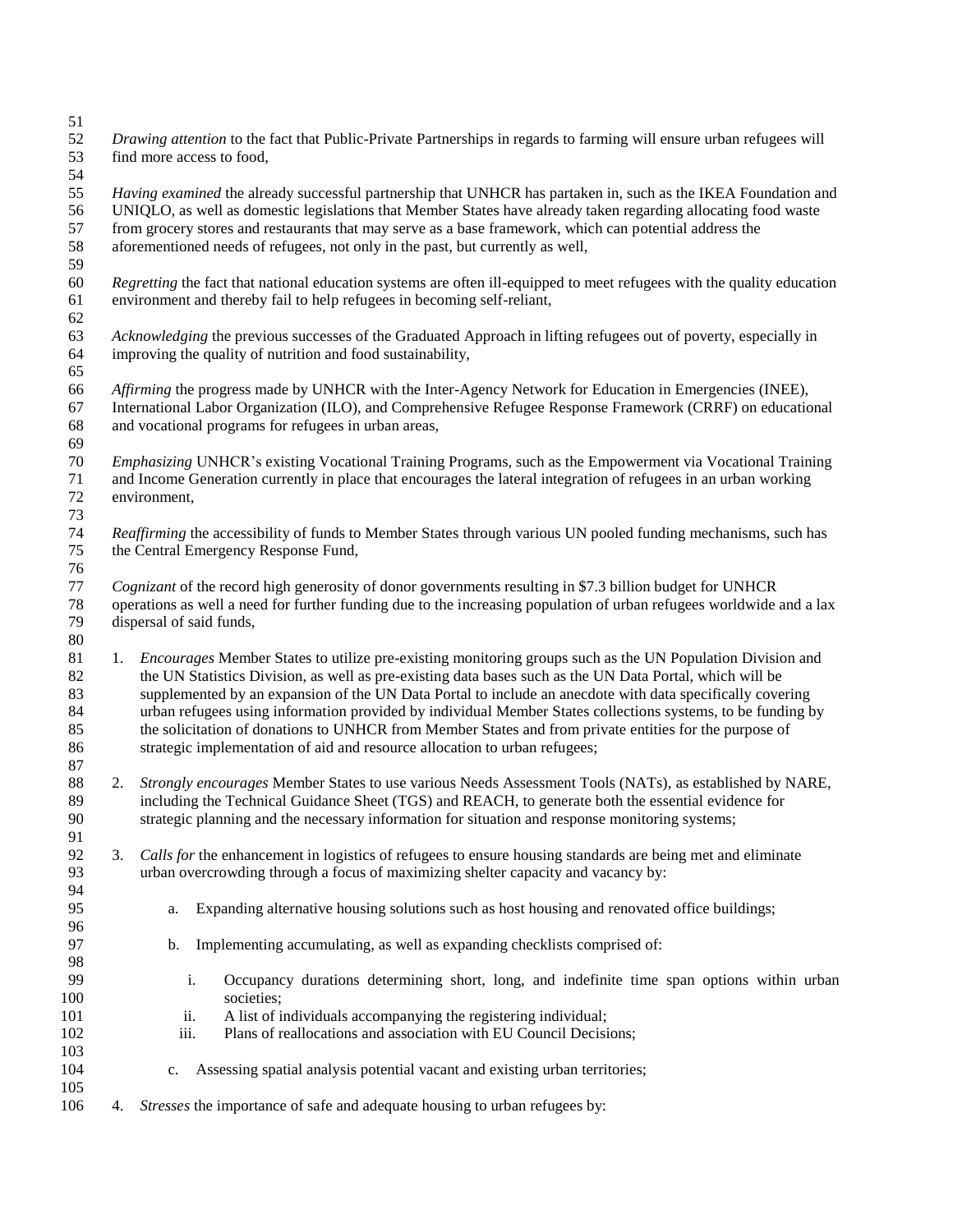| 107 |    |      |                                                                                                                           |
|-----|----|------|---------------------------------------------------------------------------------------------------------------------------|
| 108 |    | a.   | Redirecting funding from camps towards housing voucher programs in conjunction with NGO's in                              |
| 109 |    |      | order to reduce the risks of "vulnerable" populations;                                                                    |
| 110 |    |      |                                                                                                                           |
| 111 |    | b.   | Providing tax incentives as well as rental and mortgage subsidies to businesses, homeowners, and                          |
| 112 |    |      | industrial property owners in urban areas in order to accrue civilian interest management and                             |
| 113 |    |      | sympathy, thus increasing shelter sustainability;                                                                         |
| 114 |    |      |                                                                                                                           |
| 115 |    |      | 5. Encourages Member States to establish Transitional Refugee Integration Practices (TRIPs) within their                  |
| 116 |    |      | countries which serve the purpose of:                                                                                     |
| 117 |    |      |                                                                                                                           |
| 118 |    | a.   | Outlining a framework for providing temporary residency status to urban refugees in order to better                       |
| 119 |    |      | facilitate refugee integration into urban communities;                                                                    |
| 120 |    |      |                                                                                                                           |
| 121 |    | b.   | Ensuring that urban refugees have access to social and economic welfare programs already existing                         |
| 122 |    |      | within Member States, including but not limited to:                                                                       |
| 123 |    |      |                                                                                                                           |
| 124 |    |      | Focus on food assistance, housing subsidies, and voucher programs for public transportation;<br>i.                        |
| 125 |    |      | ii.<br>Help to encourage self-sufficiency for refugees residing in urban areas;                                           |
| 126 |    |      |                                                                                                                           |
| 127 |    |      | 6. <i>Endorses</i> local and national governments to implement sustainable housing developments and business              |
| 128 |    |      | opportunities for refugees by improving its methods for distributing incentives to not only homeowners renting            |
| 129 |    |      | out to refugees, but businesses as well who chose to hire refugees;                                                       |
| 130 |    |      |                                                                                                                           |
| 131 |    |      | 7. Urges Member States to work alongside NGOs that echo the same directives and missions including:                       |
| 132 |    |      |                                                                                                                           |
| 133 |    | a.   | Establishing long and short-term solutions that encourage self-sustainability amongst urban refugees;                     |
| 134 |    |      |                                                                                                                           |
| 135 |    | b.   | Promoting self-direction within specific community development;                                                           |
| 136 |    |      |                                                                                                                           |
| 137 |    | c.   | Encouraging equal and inclusive learning opportunities;                                                                   |
| 138 |    |      |                                                                                                                           |
| 139 |    | d.   | Advocating overall respect and fair treatment for urban refugees;                                                         |
| 140 |    |      |                                                                                                                           |
| 141 |    | e.   | Developing positive relationships between refugees and NGOs;                                                              |
| 142 |    |      |                                                                                                                           |
| 143 | 8. |      | <i>Encourages</i> discussions of cluster activation at the national level in order to stimulate the activation of various |
| 144 |    |      | clusters by the UN Emergency Relief Coordinator (ERC), with the endorsement of the Inter-Agency Standing                  |
| 145 |    |      | Committee (IASC) principles, in the country of concern as an approach to meeting the needs of urban refugees              |
| 146 |    |      | with various clusters including:                                                                                          |
| 147 |    |      |                                                                                                                           |
| 148 |    | a.   | The food security cluster established in 2001 and co-led by the World Food Programme (WFP) and the                        |
| 149 |    |      | Food and Agriculture Organization (FAO) which seeks to coordinate food security responses during                          |
| 150 |    |      | humanitarian crises to support country-level operations in a variety of ways including the usage of cash                  |
| 151 |    |      | based interventions (CBIs) which gives those who have minimal or no income the ability to make their                      |
| 152 |    |      | own choices about how to fulfill their needs and contribute to the local economy;                                         |
| 153 |    |      |                                                                                                                           |
| 154 |    | b.   | The global shelter cluster co-led by the UNHCR and International Federation of the Red Cross, which                       |
| 155 |    |      | is responsible for:                                                                                                       |
| 156 |    |      |                                                                                                                           |
| 157 |    |      | Fulfilling emergency need such as shelter and funding;<br>i.                                                              |
| 158 |    | ii.  | Satisfying longer-term needs, such as transitional shelter;                                                               |
| 159 |    | iii. | Building or reconstruction of houses and capacity building;                                                               |
| 160 |    |      |                                                                                                                           |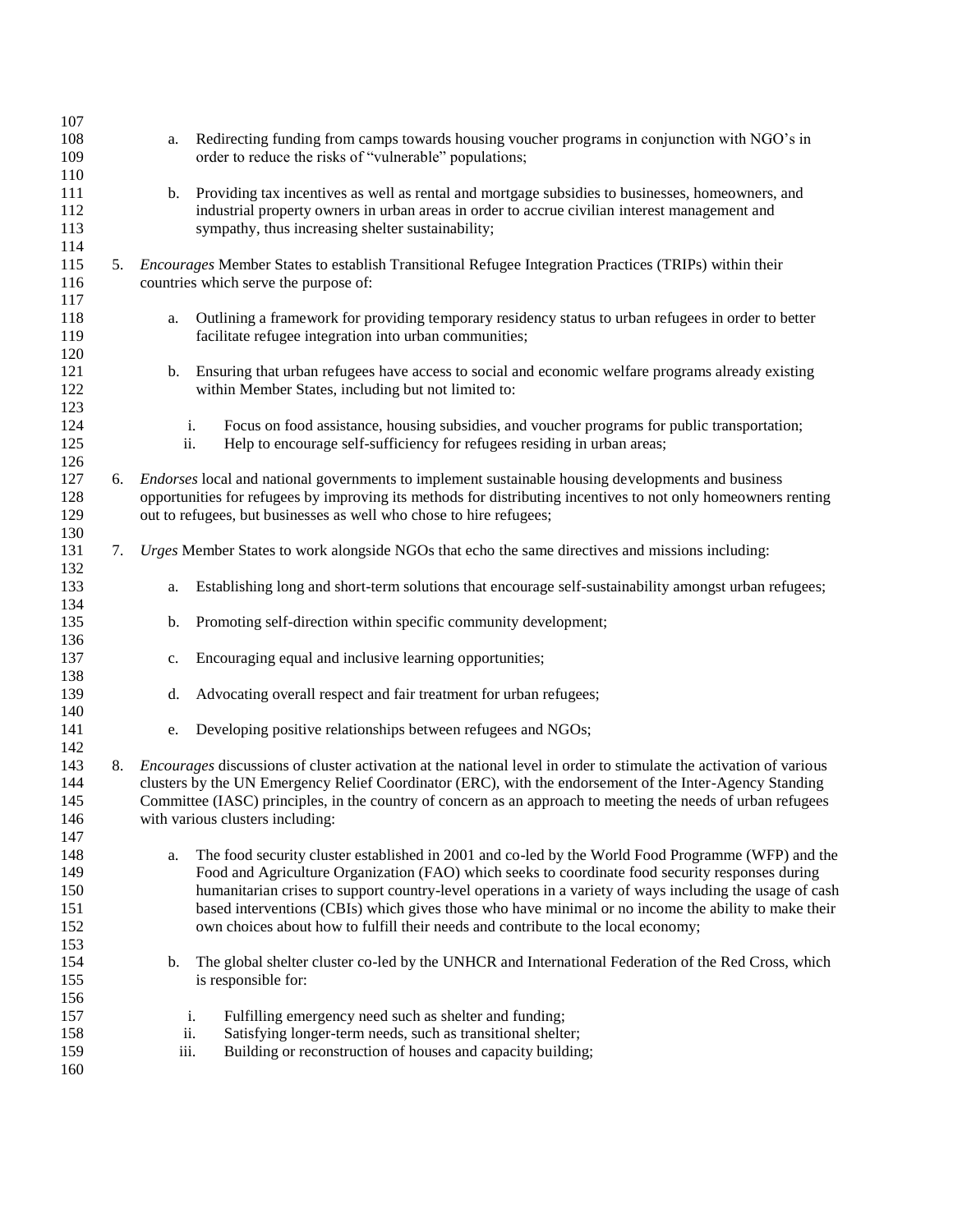| 161 | 9. |             | <i>Invites</i> NGOs, international organizations, and the local and national governments of Member States to expand    |
|-----|----|-------------|------------------------------------------------------------------------------------------------------------------------|
| 162 |    |             | their participation in the Partner Portal, an existing online interactive tool for enhanced communication between      |
| 163 |    |             | UNHCR and its partners, and other PARinAC initiatives focused on the sharing of best practices by:                     |
| 164 |    |             |                                                                                                                        |
|     |    |             |                                                                                                                        |
| 165 |    | a.          | Increasing the number of training sessions conducted by UNHCR with partners focusing on how this                       |
| 166 |    |             | information sharing platform can be effectively utilized;                                                              |
| 167 |    |             |                                                                                                                        |
| 168 |    | b.          | Ensuring the access of cross-organizational contact by relevant partners that work with urban refugees                 |
| 169 |    |             | to improve partnership opportunities between NGOs and UNHCR;                                                           |
| 170 |    |             |                                                                                                                        |
| 171 |    |             | 10. Calls upon the UNHCR to establish programs that ensure that countries decrease discrimination against              |
| 172 |    |             | refugees with the help of NGOs which would include:                                                                    |
|     |    |             |                                                                                                                        |
| 173 |    |             |                                                                                                                        |
| 174 |    | a.          | Adopting an educational system for all age groups by implementing United Nations' Educational                          |
| 175 |    |             | Scientific and Cultural Organization's Education 2030 Framework for Action (FFA) which would                           |
| 176 |    |             | eliminate stigma surrounding refugees;                                                                                 |
| 177 |    |             |                                                                                                                        |
| 178 |    | b.          | Educating children and refugees about the rights afforded to refugees under the UDHR, as well as, the                  |
| 179 |    |             | definition of a hate crime and how to address racism;                                                                  |
| 180 |    |             |                                                                                                                        |
|     |    |             |                                                                                                                        |
| 181 |    |             | 11. <i>Encourages</i> partnerships between developing and developed governments as well as international organizations |
| 182 |    |             | in assessing the vulnerabilities of food security through programs that seek to:                                       |
| 183 |    |             |                                                                                                                        |
| 184 |    | a.          | Prevent the depletion of household assets and improve access to services;                                              |
| 185 |    |             |                                                                                                                        |
| 186 |    | b.          | Facilitate economic growth and development progress;                                                                   |
| 187 |    |             |                                                                                                                        |
| 188 |    |             |                                                                                                                        |
|     |    | c.          | Promote public and private partnerships for the access and delivery of agricultural technologies for                   |
| 189 |    |             | sustainable use;                                                                                                       |
| 190 |    |             |                                                                                                                        |
| 191 |    |             | 12. Promotes the use of sustainable practices to increase food security by keeping a regional approach that can        |
| 192 |    |             | address the unique needs of specific populations by:                                                                   |
| 193 |    |             |                                                                                                                        |
| 194 |    | a.          | Developing a system to allocate funds based on immediate need of host countries;                                       |
| 195 |    |             |                                                                                                                        |
| 196 |    |             | Emphasizing the importance of protecting at-risk populations, particularly women, children, and                        |
|     |    | b.          |                                                                                                                        |
| 197 |    |             | disabled persons;                                                                                                      |
| 198 |    |             |                                                                                                                        |
| 199 |    | $c_{\cdot}$ | Establishing multi-story gardens as outlined by the 2008 Multi-Story Garden Training Manual to                         |
| 200 |    |             | increase sustainable agriculture practices and agricultural education;                                                 |
| 201 |    |             |                                                                                                                        |
| 202 |    | d.          | Utilizing the UNHCR Comprehensive Protocol for Urban Refugees' efforts to provide food                                 |
| 203 |    |             | supplementation sensitive to religious, cultural, and dietary concerns including:                                      |
|     |    |             |                                                                                                                        |
| 204 |    |             |                                                                                                                        |
| 205 |    |             | Temporary food bank voucher programs to assist the transition from transient patterns to<br>i.                         |
| 206 |    |             | successful integration into urban agriculture;                                                                         |
| 207 |    | ii.         | Organizations such as the World Food Programme and other NGO in providing temporary                                    |
| 208 |    |             | sustenance on a case-by-case basis;                                                                                    |
| 209 |    |             |                                                                                                                        |
| 210 |    | e.          | Supporting agricultural practices that fulfil nutritional requirements and prevent conditions such as                  |
| 211 |    |             | anemia, as well as any and all forms of malnutrition, which may lead to disability or other health                     |
|     |    |             |                                                                                                                        |
| 212 |    |             | complications as outlined in the 2003 Multi-Story Garden Training Manual;                                              |
| 213 |    |             |                                                                                                                        |
| 214 |    | f.          | Encouraging hydroponic farming methods which are able to produce nutrient-rich crops in confined                       |
| 215 |    |             | spaces, often while using 90% less water than traditional methods;                                                     |
| 216 |    |             |                                                                                                                        |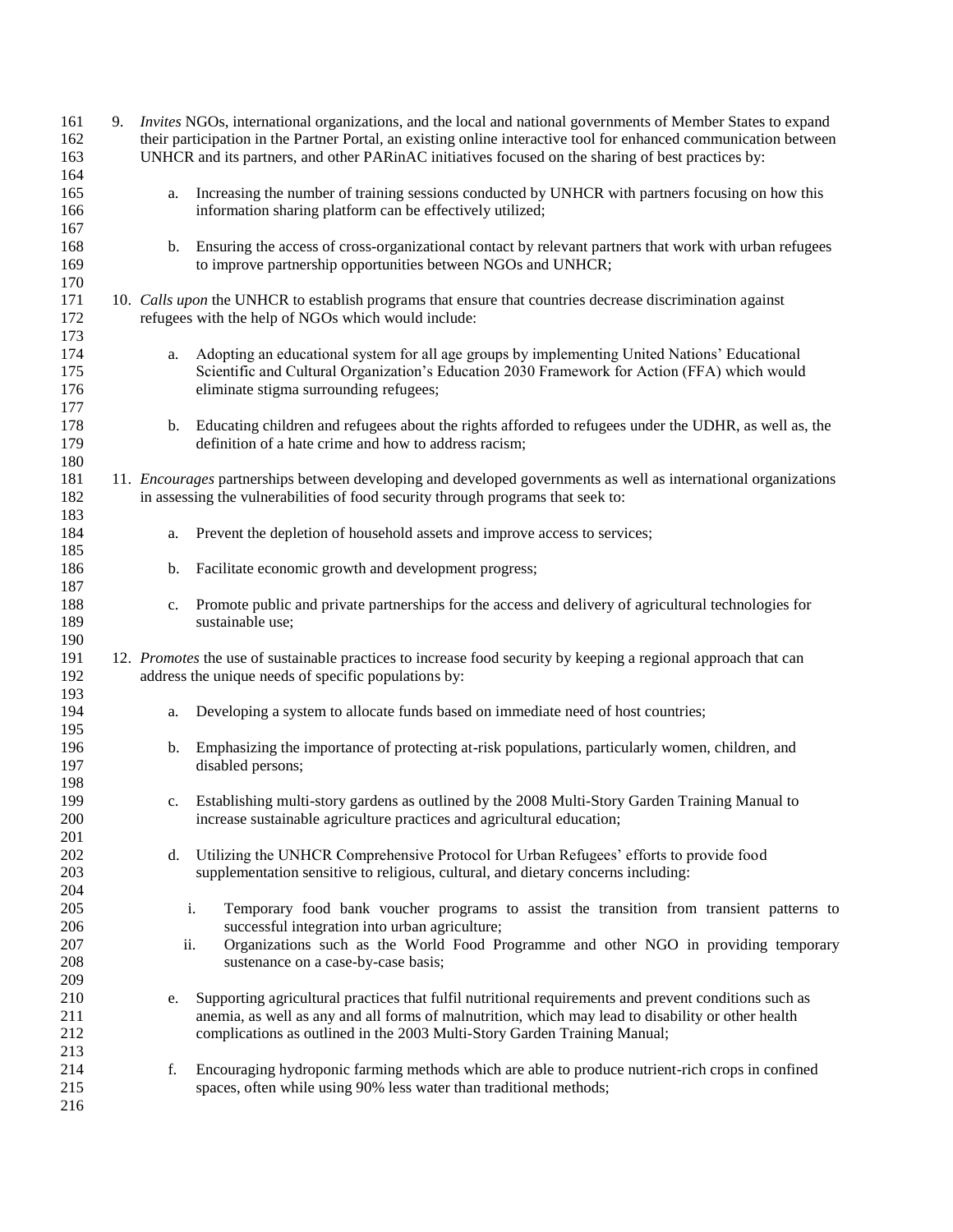| 217        | g.  | Implementing modern agricultural practices such as urbanized irrigation systems and small scale                                                                                                       |
|------------|-----|-------------------------------------------------------------------------------------------------------------------------------------------------------------------------------------------------------|
| 218        |     | farming to open new avenues for refugees;                                                                                                                                                             |
| 219        |     |                                                                                                                                                                                                       |
| 220        | h.  | Encouraging partnerships between the UNHCR and the private sector that build on previous                                                                                                              |
| 221        |     | campaigns while considering national sovereignty and promote Member States to urge domestic                                                                                                           |
| 222<br>223 |     | business owners to donate their food waste to urban refugees;                                                                                                                                         |
| 224        |     | 13. Reminds Member States of the importance in implementing the principles outlined in the aforementioned                                                                                             |
| 225        |     | frameworks specifically identifying and promoting urban law methodologies and mechanisms that promote the                                                                                             |
| 226        |     | sustainable development of human settlements;                                                                                                                                                         |
| 227        |     |                                                                                                                                                                                                       |
| 228        |     | 14. Incorporates components from the Graduation Approach as a way to provide urban refugees the ability to                                                                                            |
| 229        |     | become fiscally independent and to obtain sustainable food and housing security through:                                                                                                              |
| 230        |     |                                                                                                                                                                                                       |
| 231        | a.  | The initial resources to start and business;                                                                                                                                                          |
| 232        |     |                                                                                                                                                                                                       |
| 233        | b.  | The fiscal training to properly and effectively handle assets and run a business;                                                                                                                     |
| 234        |     |                                                                                                                                                                                                       |
| 235        | c.  | Host countries providing vocational training and educational opportunities to refugees through                                                                                                        |
| 236        |     | programs such as the Relief Works Agency to:                                                                                                                                                          |
| 237        |     |                                                                                                                                                                                                       |
| 238        |     | Integrate refugees with the culture and environment of their host country;<br>i.                                                                                                                      |
| 239        | ii. | Provide refugees with the skills necessary to have a career in their host country as well as their                                                                                                    |
| 240        |     | home country upon their voluntary return;                                                                                                                                                             |
| 241        |     |                                                                                                                                                                                                       |
| 242<br>243 |     | 15. Asks governments to help urban refugees thrive in school systems through the use of:                                                                                                              |
| 244        | a.  | Food vouchers through partnerships with the World Food Bank's school meal program;                                                                                                                    |
| 245        |     |                                                                                                                                                                                                       |
| 246        | b.  | Inclusive approaches towards education through the implementation of a potential urban refugee                                                                                                        |
| 247        |     | internship program funded by the International Development Association under the acronym Refugee                                                                                                      |
| 248        |     | Education Empowerment Directive (REED);                                                                                                                                                               |
| 249        |     |                                                                                                                                                                                                       |
| 250        |     | c. Practical job training in order to help refugees become self-sustainable as early as possible;                                                                                                     |
| 251        |     |                                                                                                                                                                                                       |
| 252        |     | 16. Calls for the continued cooperation of local governments and communities in improving education                                                                                                   |
| 253        |     | commitments to refugees by:                                                                                                                                                                           |
| 254        |     |                                                                                                                                                                                                       |
| 255        | a.  | Embracing refugees into their host countries from the beginning through basic education opportunities                                                                                                 |
| 256        |     | for children and young adults with parallel programing put in place by the INEE expressing minimum                                                                                                    |
| 257        |     | standards to education, such as enhancing the quality of education, increasing access to relevant                                                                                                     |
| 258        |     | learning opportunities, and ensuring coordination in education between host countries and refugee                                                                                                     |
| 259        |     | communities;                                                                                                                                                                                          |
| 260        |     |                                                                                                                                                                                                       |
| 261        | b.  | Encouraging self-reliance and self- dignity through educational vocational opportunities with similar<br>programming by the ILO in their Vocational Skills Training, where host country employers are |
| 262        |     | supplying young adult refugees the opportunity to learn technical skills for urban industries;                                                                                                        |
| 263        |     |                                                                                                                                                                                                       |
| 264<br>265 | c.  | Empowering initiatives that allow refugees the ability to find jobs that best fits their skills in their host                                                                                         |
| 266        |     | community, along with the initiatives put in place by the CRRF by undoing the misguided assumptions                                                                                                   |
| 267        |     | that a skilled refugee will not deprive a citizen of the same opportunity;                                                                                                                            |
| 268        |     |                                                                                                                                                                                                       |
| 269        |     | 17. Encourages Member States to build upon existing UNHCR vocational job training programs by encouraging                                                                                             |
| 270        |     | cooperation between NGOs, international organizations, and public and private entities to provide refugees with                                                                                       |
| 271        |     | the necessary tools to enable self-sufficient income generation, ensuring a dignified life of urban refugees by:                                                                                      |
| 272        |     |                                                                                                                                                                                                       |